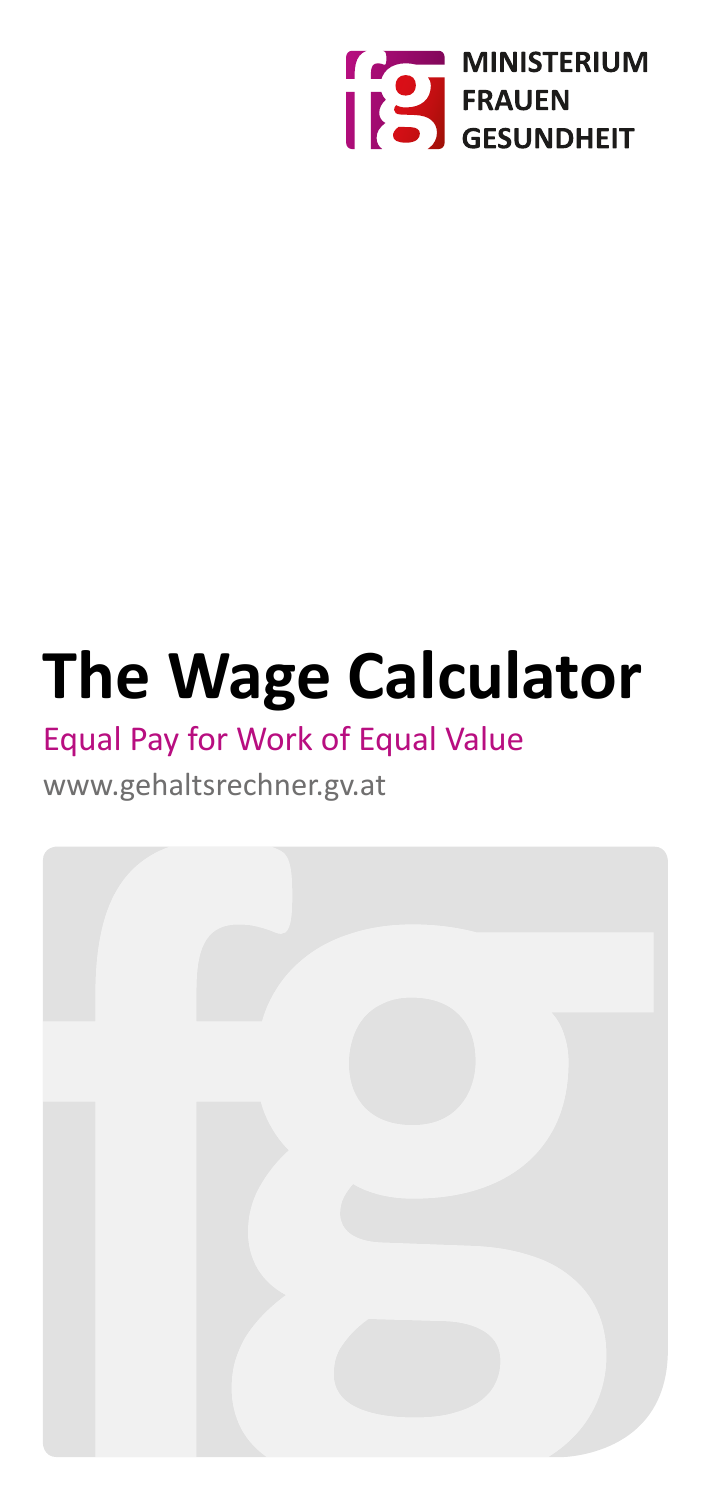# **The wage calculator at a glance**

### What is the wage calculator?

The wage calculator is an **online tool** to calculate average wages and salaries in a specific profession, sector or region.

# What is calculated?

Based on inputs to your position, professional experience, age, education, region, sector and size of the company the calculator determines the average salary for this position.

Also, the average wage difference between men and women is calculated.

The calculation is based on data of the wages and salaries that are actually paid in Austria.

### Who can use the wage calculator?

The wage calculator is a tool for persons work-ing in Austria who want to check whether their **salaries are fair**, or who want to estimate which **salary they can expect**

- … when re-entering a profession
- … upon promotion
- … or when changing jobs.

Thus, the online wage calculator contributes to a strengthened **income transparency**.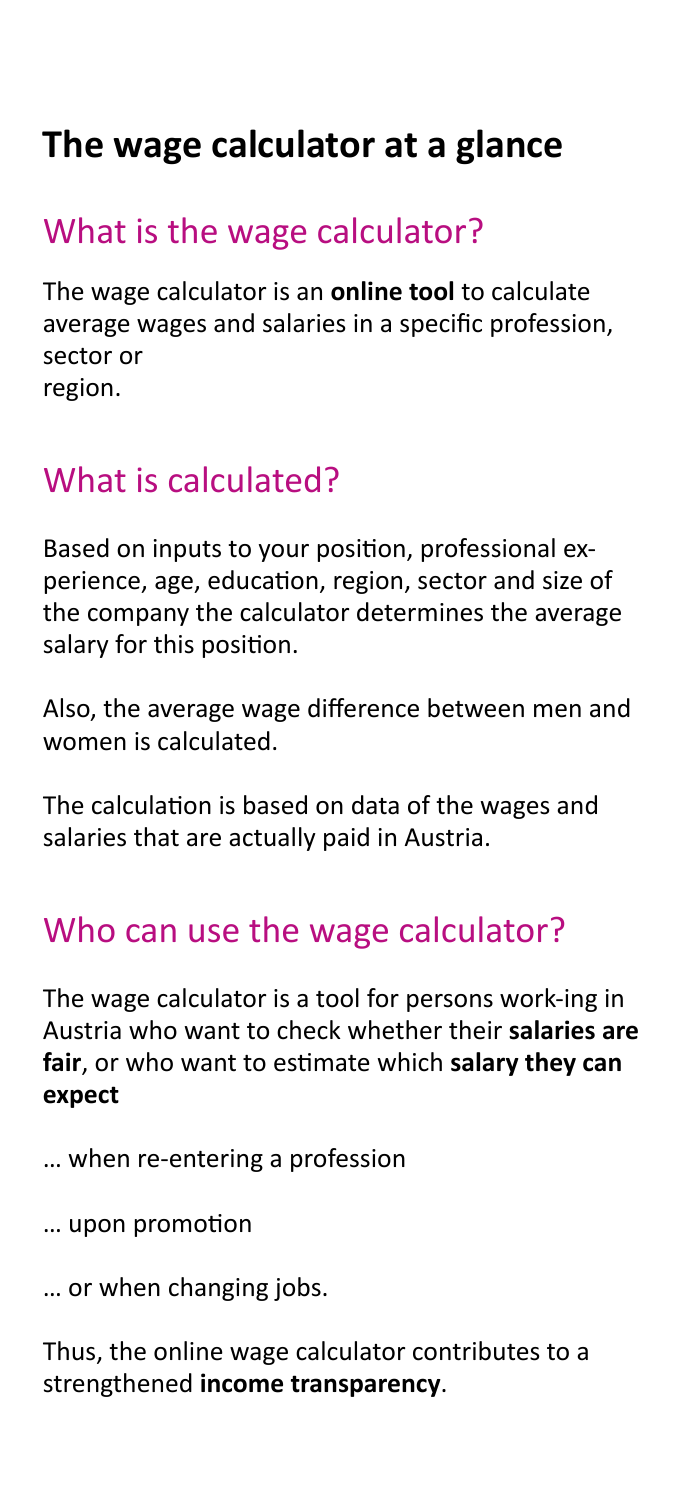# **How does the wage calculator work?**

### Three steps are necessary until the result:

#### **Step 1: Choose type of employment**

In the first step you choose whether you are calculating for

- Blue-collar workers
- White-collar workers
- Permanent civil servants
- Contractual staff in public service.

#### **Step 2: Personal information**

To calculate the wage range as exact as possible you provide information regarding

- your age,
- your place of work, and
- your highest completed education.

#### **Step 3: Sector and Profession**

Here, you choose the following additional parameters for your calculation:

- economic sector.
- job profile,
- duration of employment,
- number of employees and
- weekly working time.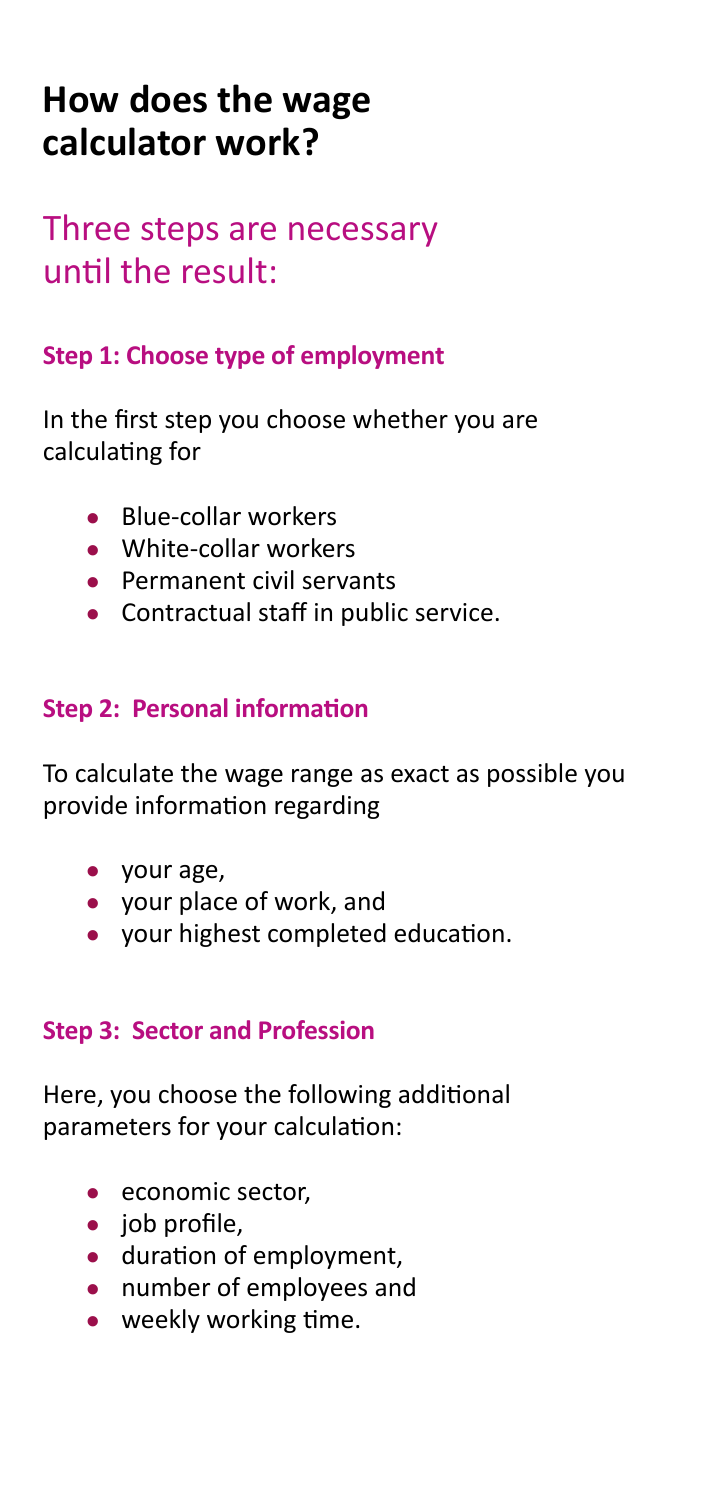# **Understanding your results**

**Step 4: Result**

As result the estimated gross monthly salary will be calculated in Euro based on your inputs.

In addition, the range of the expected salary is provided.

The average income difference between women and men is also calculated for the provided parameters.

**Lohn / Gehalt 2.260 €** Bruttomonatseinkommen, Medianwert, Referenzjahr 2015; ohne Sonderzahlungen wie Urlaubs- und Weihnachtsgeld; geschätzt für 38,5 h / Woche **Einkommensnachteil von Frauen gegenüber Männern 10 %** Frauen beziehen, berechnet für die eingegebenen Daten, durchschnittlich um 10 % weniger als Männer **2.260 € Brutto**  $\overline{\mathbf v}$ 2.219 € brutto 2.301 € brutto Für die gewählte Berechnungsgrundlage liegt der Erwartungswert für das Bruttoeinkommen mit 95%iger Sicherheit zwischen 2.219 € und 2.301 € Daten, Methodik und Berechungsmodell: Statistik Austria

You can change all inputs again after the result has been calculated to **adapt the calculation**.

A **comparing calculation** is also possible, e.g. to compare different professions directly.

You can **save your calculation** as a PDF or **send it via e-mail**.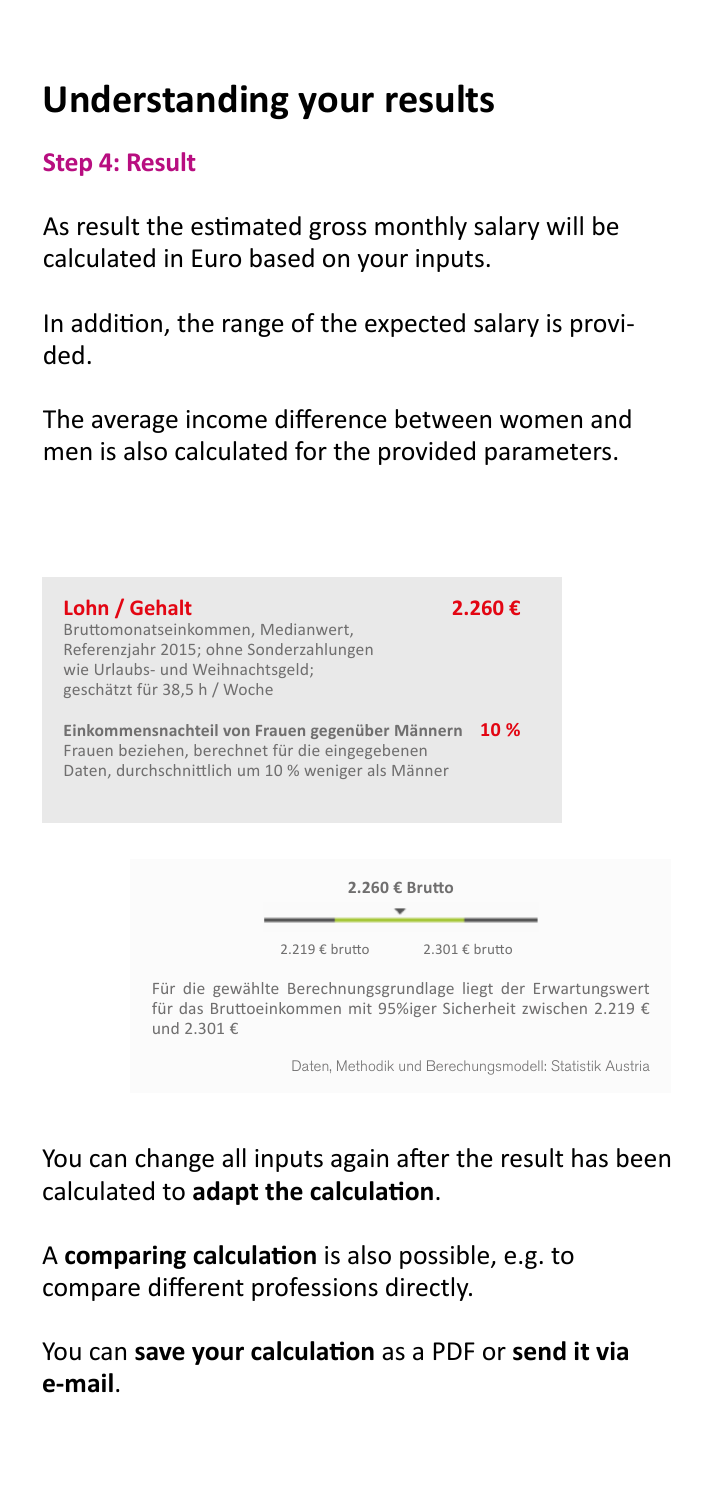# **Where can I find further information?**

### Information on apprenticeship compensation

… for all apprenticeship professions and separated by apprenticeship years are available online at

[www.gehaltsrechner.gv.at/lehrlinge/](https://www.gehaltsrechner.gv.at/lehrlinge/ )

### Information on salary information in job advertisements

… and on further measures for income transparency are found online at [www.bmgf.gv.at > Frauen und Gleichstellung > Gleich](http://www.bmgf.gv.at/home/Frauen_Gleichstellung/Gleichstellung_am_Arbeitsmarkt/)[stellung am Arbeitsmarkt > Einkommen](http://www.bmgf.gv.at/home/Frauen_Gleichstellung/Gleichstellung_am_Arbeitsmarkt/) [www.gehaltsrechner.gv.at/magazin](http://www.gehaltsrechner.gv.at/magazin )

# Information on the calculation model

… are available online at

[www.gehaltsrechner.gv.at/methodik](http://www.gehaltsrechner.gv.at/methodik )

# Information in English

For any further information in English, do not hesitate to contact [iv6@frauenministerium.gv.at](mailto:iv6@frauenministerium.gv.at).